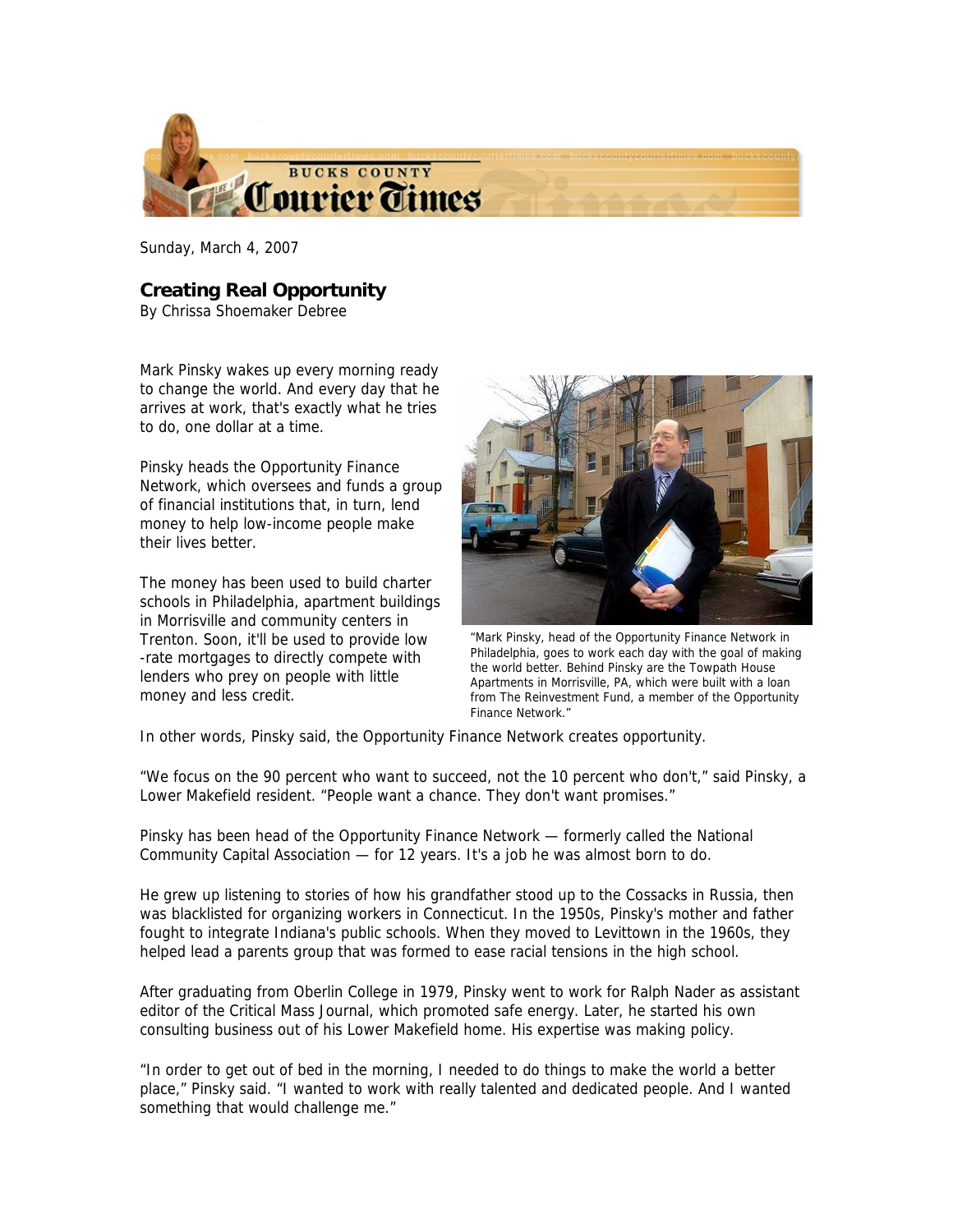In 1990, Pinsky attended his first community development finance conference. As he sat atop a heater listening to speakers, he was inspired.

"These people are the smartest, most dedicated, most creative, most entrepreneurial people I've ever known," he recalls thinking. "This was a group of people who were going to solve problems no one else wanted to solve or knew how to solve.

"But they didn't have a clue how relevant they were. They didn't understand the world was coming to their doorstep," he said.

Pinsky decided to put his public policy knowledge to work for the group. He set about creating a public policy agenda for the industry, which caught the attention of a presidential candidate named Bill Clinton.

Clinton made community development financing a platform point in his campaign. A day after his election, the idea was parodied on "Saturday Night Live." Pinsky was watching.

"I sat there and said, "Oh my God, this is real,' " Pinsky said.

On Sept. 24, 1994, President Clinton created the Community Development Banking and Financial Institutions Act. It empowered — and funded — the growing network of community development finance institutions that made up the association. Pinsky became head of the organization a year later.

Today, the federal government contributes about \$700 million to the \$20 billion industry, Pinsky said. The Opportunity Finance Network distributes the money to member companies, which in turn make the loans.

In 2005, Opportunity Finance Network's 160 members invested \$11.3 billion in more than 35,000 businesses, 484,000 housing units and 5,100 community facility projects. The money helped generate or maintain nearly 172,000 jobs. Only 0.4 percent of the loans were in default, a rate better than traditional banks.

That same year, the Opportunity Finance Network underwent a drastic identity change. It was still known as the National Community Capital Association, a name synonymous with community development. But when people outside the industry thought about community development, Pinsky said, they thought of government bureaucracy, inefficiency and failure. When they think of opportunity, he said, they see hope. "It's a powerful word," Pinsky said. "It's a magic word."

Outsiders may see the name change as semantics, but Pinsky said it's done wonders to change the industry's identity. Already, the Opportunity Finance Network plans to launch new products, including the Opportunity Mortgage Network, a mortgage lender that would compete directly with predatory lenders who target low-income people.

In a speech at the Opportunity Finance Network's annual conference in November, Federal Reserve Chairman Ben Bernanke said community development financial institutions are an important part of the economy.

"CDFIs have ... played a valuable role by analyzing the economic potential of lower-income markets and developing strategies and marshaling resources to tape that potential," Bernanke